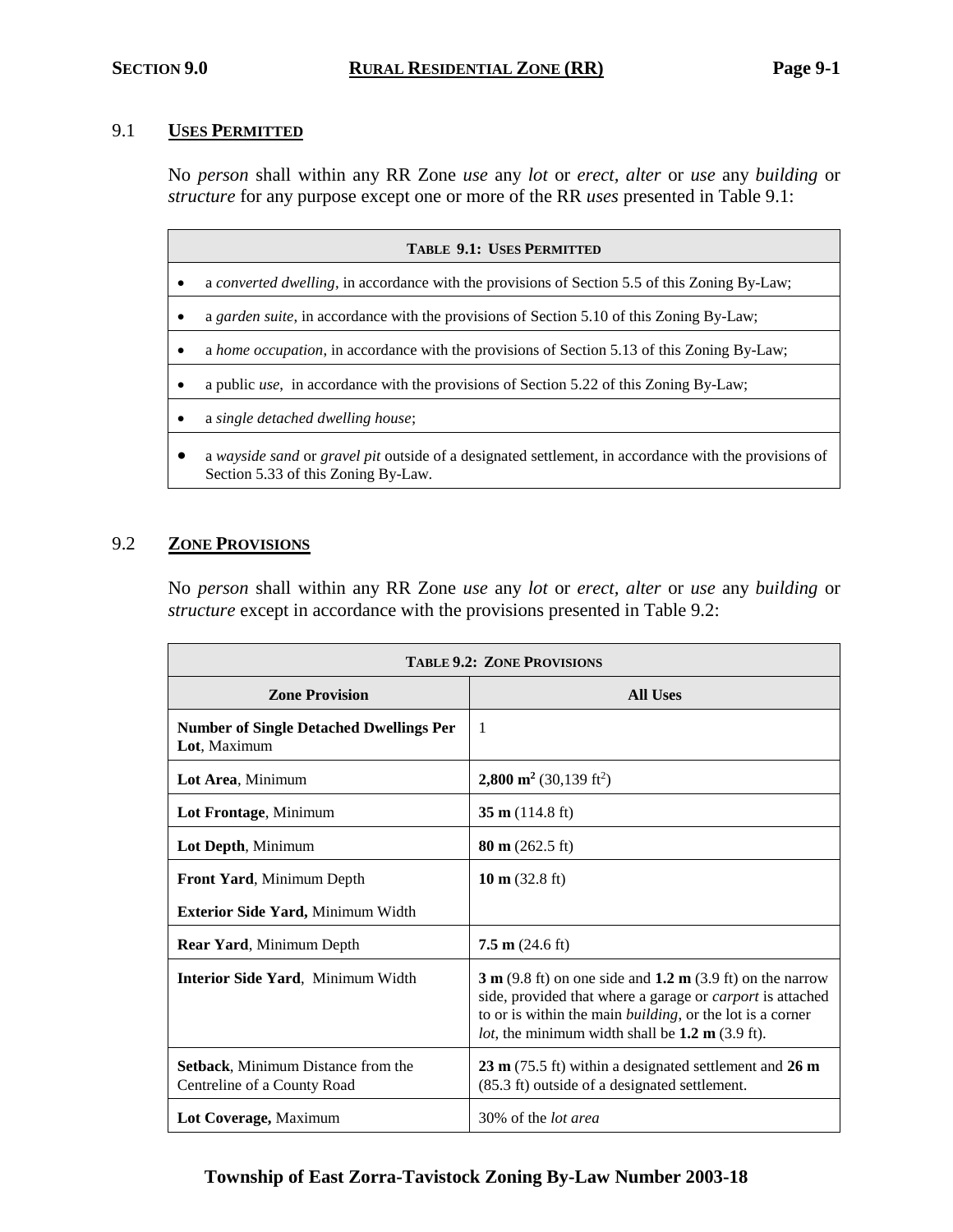| <b>TABLE 9.2: ZONE PROVISIONS</b>     |                                                                          |  |  |  |
|---------------------------------------|--------------------------------------------------------------------------|--|--|--|
| <b>Zone Provision</b>                 | <b>All Uses</b>                                                          |  |  |  |
| <b>Landscaped Open Space, Minimum</b> | 30% of the <i>lot area</i>                                               |  |  |  |
| <b>Height of Building, Maximum</b>    | 11 m $(36.1 \text{ ft})$                                                 |  |  |  |
| <b>Gross Floor Area, Minimum</b>      | 93 m <sup>2</sup> (1,001 ft <sup>2</sup> )                               |  |  |  |
| Parking and Accessory Buildings, Etc. | In accordance with the provisions of Section 5 of this<br>Zoning By-Law. |  |  |  |

#### 9.2.1 **LOCATION OF NEW DWELLINGS**

*Dwellings* hereafter erected outside of a settlement, as defined in Section 2.7.2.1, shall be required to satisfy the minimum distance separation requirements as determined through the application of the *Minimum Distance Separation Formula I (MDS I),* in accordance with Section 2.7 of this Zoning By-Law.

*Existing dwellings* located outside of a settlement, as defined in Section 2.7.2.1, which are hereafter enlarged, shall be required to satisfy MDS I, in accordance with Section 2.7 of this Zoning By-Law, **or** not further reduce an *existing* insufficient *setback* relative to MDS I, whichever is the lesser.

*Dwellings* hereafter erected within a settlement defined on Schedule "A", as defined in Section 2.7.2.1 shall be required to satisfy MDS I, in accordance with Section 2.7 of this Zoning By-Law, **or** not further reduce an *existing* insufficient *setback* relative to MDS I, whichever is the lesser.

#### 9.3 **SPECIAL PROVISIONS FOR A CONVERTED DWELLING (RR-C)**

In accordance with the provisions of Section 5.5, all RR-C zoned *lots* may contain a *converted dwelling*, or any *use permitted* in Section 9.1, in accordance with the provisions of Section 9.2 of this Zoning By-Law.

#### 9.4 **SPECIAL PROVISIONS FOR A GARDEN SUITE (RR-G)**

In accordance with the provisions of Section 5.10, all RR-G zoned *lots* may contain a *garden suite* or any *use permitted* in Section 9.1, in accordance with the provisions of Section 9.2. Upon expiry of the temporary *use* by-law, the *garden suite* shall be removed unless an application is submitted for an extension of the *use* and approved by the *Corporation* pursuant to Section 39 of the Planning Act.

February/21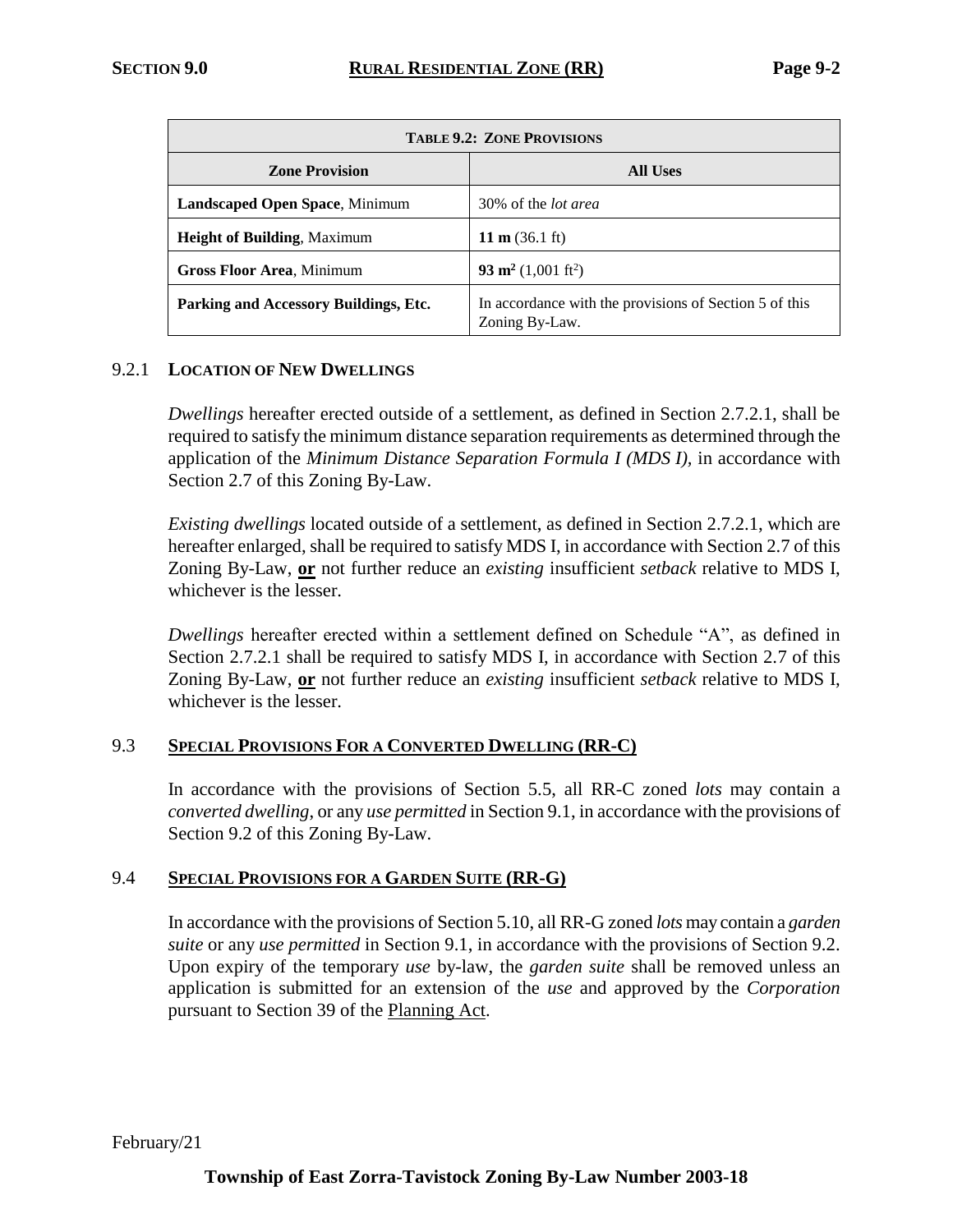#### 9.5 **SPECIAL PROVISIONS**

#### 9.5.1 **Location: Lot 6, Registered Plan 590, Part Lot 3, Concession 11, (East Zorra), RR-1**

9.5.1.1 Notwithstanding any provisions of this Zoning By-Law to the contrary, no *person* shall within any RR-1 Zone *use* any *lot*, or *erect, alter* or *use* any *building* or *structure* for any purpose except the following:

> all *uses permitted* in Section 9.1 of this Zoning By-Law; and a home based business consisting of the storage and maintenance of amusement rides in an *accessory building*.

- 9.5.1.2 Notwithstanding any provision of this Zoning By-Law to the contrary, no *person* shall within any RR-1 Zone *use* any *lot*, or *erect, alter* or *use* any *building* or *structure* for any purpose except in accordance with the following provisions:
- 9.5.1.2.1 STORAGE AND MAINTENANCE OF AMUSEMENT RIDES

The storage and maintenance of amusement rides shall only be *permitted* within the *accessory* storage garage.

9.5.1.2.2 SIZE AND LOCATION OF ACCESSORY STORAGE GARAGE

The *accessory* garage used for the storage and maintenance of amusement rides shall be no greater than **117 m<sup>2</sup>** (1,259.4 ft<sup>2</sup> ) in *gross floor area* and shall be located to the rear of the *existing single detached dwelling*.

9.5.1.2.3 HEIGHT OF ACCESSORY STORAGE GARAGE

Maximum **5.5 m** (18.0 ft)

9.5.1.2.4 STORAGE, DISPLAY AND SIGNAGE

There shall be no external storage of goods or materials and no external display or advertising other than one sign with an area of  $1 \text{ m}^2$  (10.8 ft<sup>2</sup>)

9.5.1.2.5 EMPLOYEES

A maximum of one *person*, other than a member of the family residing on the *lot*, shall be employed in the storage and maintenance of amusement rides.

9.5.1.2.6 RETAIL SALES

There shall be no goods, wares or merchandise offered or exposed for sale or leased on the premises.

Sept 30/16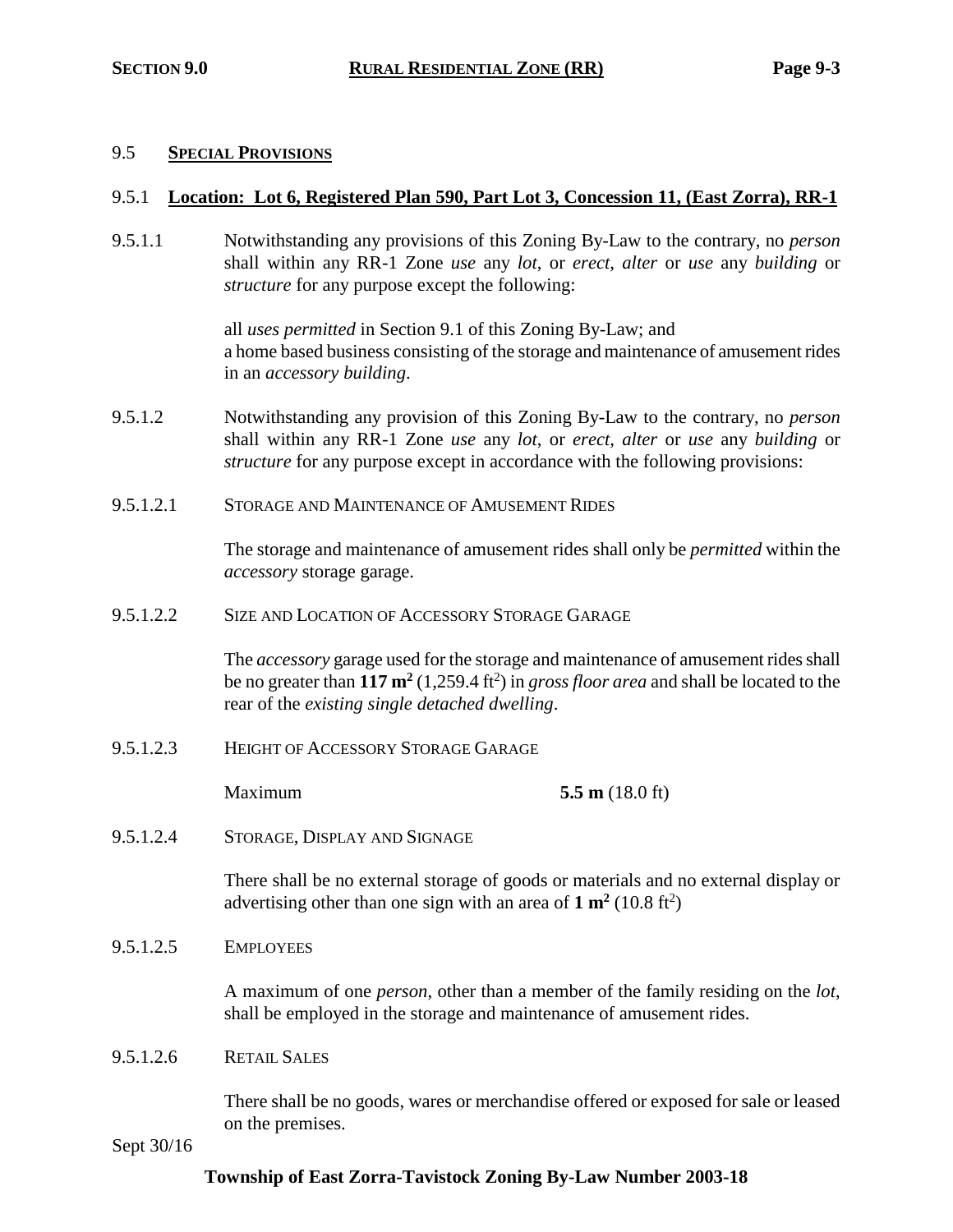9.5.1.2.7 That all the other provisions of the RR Zone in Section 9.2 and all other relevant provisions contained in this Zoning By-Law shall continue to apply mutatis mutandis.

### 9.5.2 **Location: Part Lots 3, 4 And 5, Registered Plan 259 (North Oxford), RR-2 (Key Map 53)** (Amended by By-Law 2021-09)

9.5.2.1 Notwithstanding any provisions of this Zoning By-Law to the contrary, no *person* shall within any RR-2 Zone *use* any *lot*, or *erect, alter* or *use* any *building* or *structure* for any purpose except the following:

all *uses permitted* in Section 9.1 of this Zoning By-Law.

- 9.5.2.2 Notwithstanding any provisions of this Zoning By-Law to the contrary, no *person* shall within any RR-2 Zone *use* any *lot*, or *erect, alter* or *use* any *building* or *structure* except in accordance with the following provisions:
- 9.5.2.2.1 REAR YARD

Minimum depth for *dwellings* **75 m** (246.06 ft) All other *buildings* **7.5 m** (24.6 ft)

9.5.2.2 That all the provisions of the RR Zone in Section 9.2 to this Zoning By-Law, as amended, shall apply, and further that all other provisions of this Zoning By-Law, as amended, that are consistent with the provisions herein contained shall continue to apply mutatis mutandis.

(Added by By-Law 2003-33)

#### 9.5.3 **Location: Part Lot 13, Concession 12 (East Zorra), RR-3**

9.5.3.1 Notwithstanding any provisions of this Zoning By-Law to the contrary, no *person* shall within any RR-3 Zone *use* any *lot*, or *erect, alter* or *use* any *building* or *structure* for any purpose except the following:

all *uses permitted* in Section 9.1 of this Zoning By-Law.

- 9.5.3.2 Notwithstanding any provision of this Zoning By-Law to the contrary, no *person* shall within any RR-3 Zone *use* any *lot*, or *erect, alter* or *use* any *building* or *structure* except in accordance with the following provisions:
- 9.5.3.2.1 LOT DEPTH

#### Minimum depth **56.39m** (185 ft)

(Added by By-law 2006-29)

February/21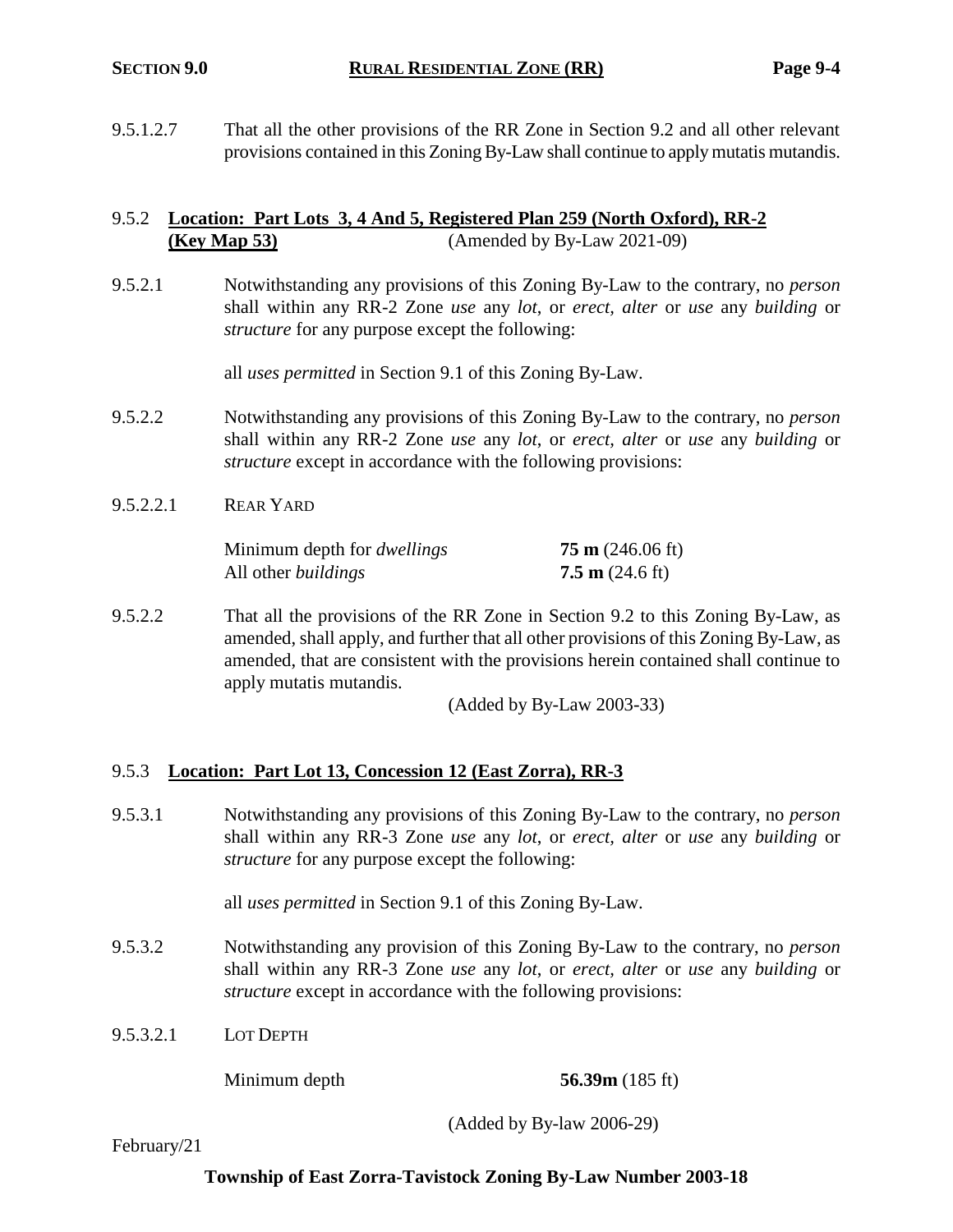9.5.3.2.2 That all the provisions of the RR Zone in Section 9.5 to this Zoning By-Law, as amended, shall apply, and further that all other provisions of this Zoning By-Law, as amended, that are consistent with the provisions herein contained shall continue to apply mutatis mutandis.

(Added by By-Law 2006-29)

# 9.5.4 **Location: Part Lot 21, Concession 9 (East Zorra), RR-4 (Key Map 20)**

(Amended by By-Law 2021-09)

9.5.4.1 Notwithstanding any provisions of this Zoning By-Law to the contrary, no *person* shall within any RR-4 Zone *use* any *lot*, or *erect*, *alter* or *use* any *building* or *structure* for any purpose except the following:

all *uses permitted* in Section 9.1 to this Zoning By-Law.

- 9.5.4.2 Notwithstanding any provision of this Zoning By-Law to the contrary, no *person* shall within any RR-4 Zone *use* any *lot*, or *erect*, *alter* or *use* any *building* or *structure* except in accordance with the following provisions:
- 9.5.4.2.1 LOT DEPTH

Maximum **60 m** (196 ft)

9.5.4.2.2 That all provisions of the RR Zone in Section 9.2 to this Zoning By-Law, as amended, shall apply, and further that all other provisions of this Zoning By-Law, as amended, that are consistent with the provisions herein contained shall continue to apply mutatis mutandis.

(Added by By-Law 2010-50)

# 9.5.5 **Location: Part Lot 26, Concession 17 (East Zorra), RR-5 (Key Map 19)**

(Amended by By-Law 2021-09)

9.5.5.1 Notwithstanding any provisions of this Zoning By-Law to the contrary, no *person* shall within any 'RR-5' Zone *use* any *lot*, or *erect*, *alter* or *use* any *building* or *structure* for any purpose except the following:

all *uses permitted* in Section 9.1 to this Zoning By-Law.

- 9.5.5.2 Notwithstanding any provision of this Zoning By-Law to the contrary, no *person* shall within any 'RR-5' Zone *use* any *lot*, or *erect*, *alter* or *use* any *building* or *structure* except in accordance with the following provisions:
- 9.5.5.2.1 LOT DEPTH

Maximum **50 m** (164 ft)

February/21 (Added by By-Law 2011-20)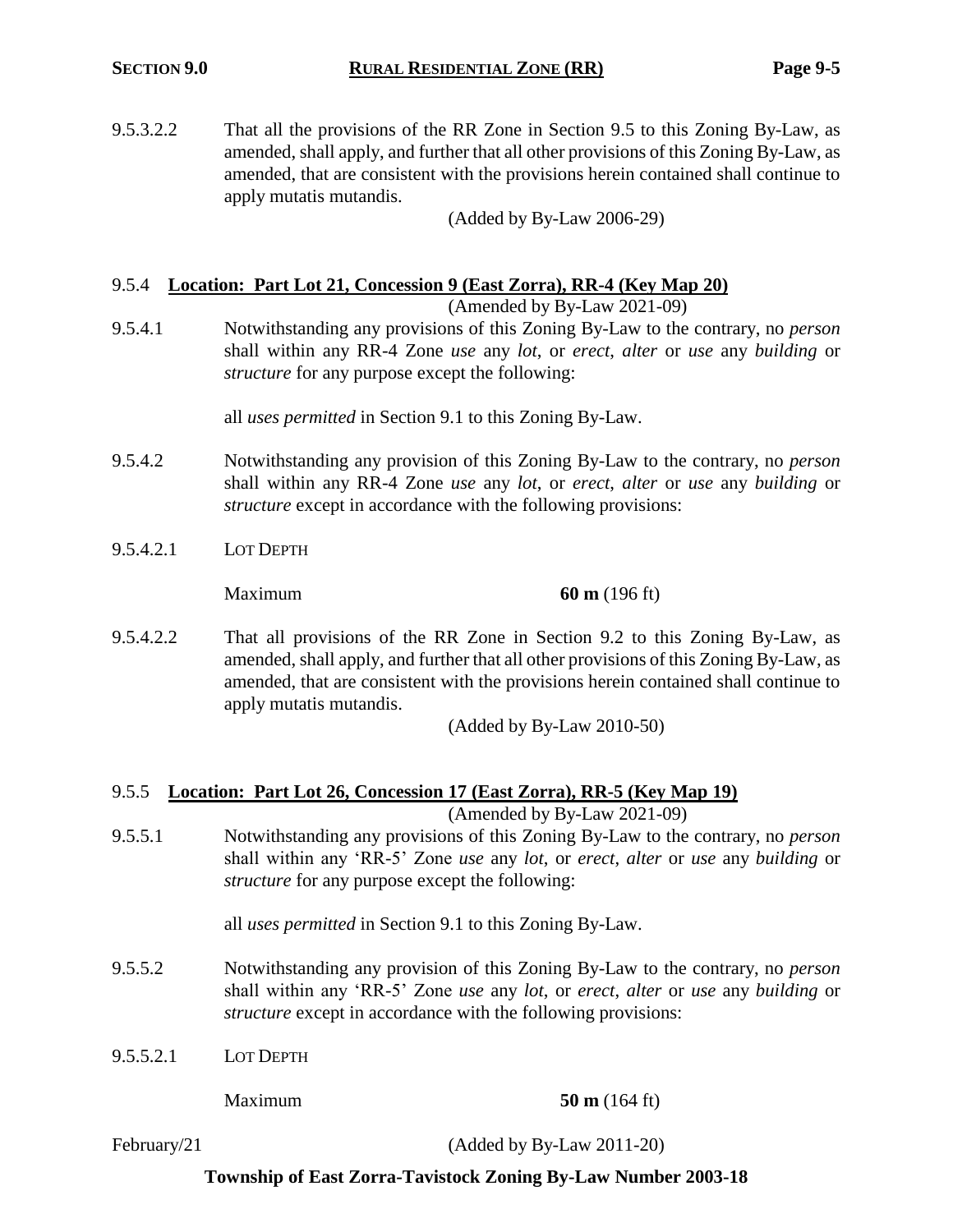9.5.5.2.2 That all provisions of the 'RR' Zone in Section 9.2 to this Zoning By-law, as amended, shall apply, and further that all other provisions of this Zoning By-law, as amended, that are consistent with the provisions herein contained shall continue to apply mutatis mutandis.

(Added by By-Law 2011-20)

### 9.5.6 **Location: Part Lot 13, Concession 15 (East Zorra), RR-6 (Key Map 38)**

(Added by By-Law 2011-52) (Deleted by By-Law 2021-09)

# 9.5.7 **Location: Part Lot 13, Concession 11 (East Zorra), RR-7 (Key Map 36)**

(Amended by By-Law 2021-09)

9.5.7.1 Notwithstanding any provisions of this Zoning By-Law to the contrary, no *person* shall within any 'RR-7' Zone *use* any *lot*, or *erect*, *alter* or *use* any *building* or *structure* for any purpose except the following:

all *uses permitted* in Section 9.1 to this Zoning By-Law.

- 9.5.7.2 Notwithstanding any provision of this Zoning By-Law to the contrary, no *person* shall within any 'RR-7' Zone *use* any *lot*, or *erect*, *alter* or *use* any *building* or *structure* except in accordance with the following provisions:
- 9.5.7.2.1 LOT DEPTH

Minimum **61 m** (200 ft)

9.5.7.2.2 That all provisions of the 'RR' Zone in Section 9.2 to this Zoning By-Law, as amended, shall apply, and further that all other provisions of this Zoning By-Law, as amended, that are consistent with the provisions herein contained shall continue to apply mutatis mutandis.

(Added by By-Law 2011-49)

#### 9.5.8 **Location: Part Lot 15, Concession 13 (East Zorra), RR-8 (Key Map 37)**

(Amended by By-Law 2021-09)

9.5.8.1 Notwithstanding any provisions of this Zoning By-Law to the contrary, no *person* shall within any 'RR-8' Zone *use* any *lot*, or *erect*, *alter* or *use* any *building* or *structure* for any purpose except the following:

all *uses permitted* in Section 9.1 to this Zoning By-Law.

9.5.8.2 Notwithstanding any provision of this Zoning By-Law to the contrary, no *person* shall within any 'RR-8' Zone *use* any *lot*, or *erect*, *alter* or *use* any *building* or *structure* except in accordance with the following provisions: February/21 (Added by By-Law 2011-51)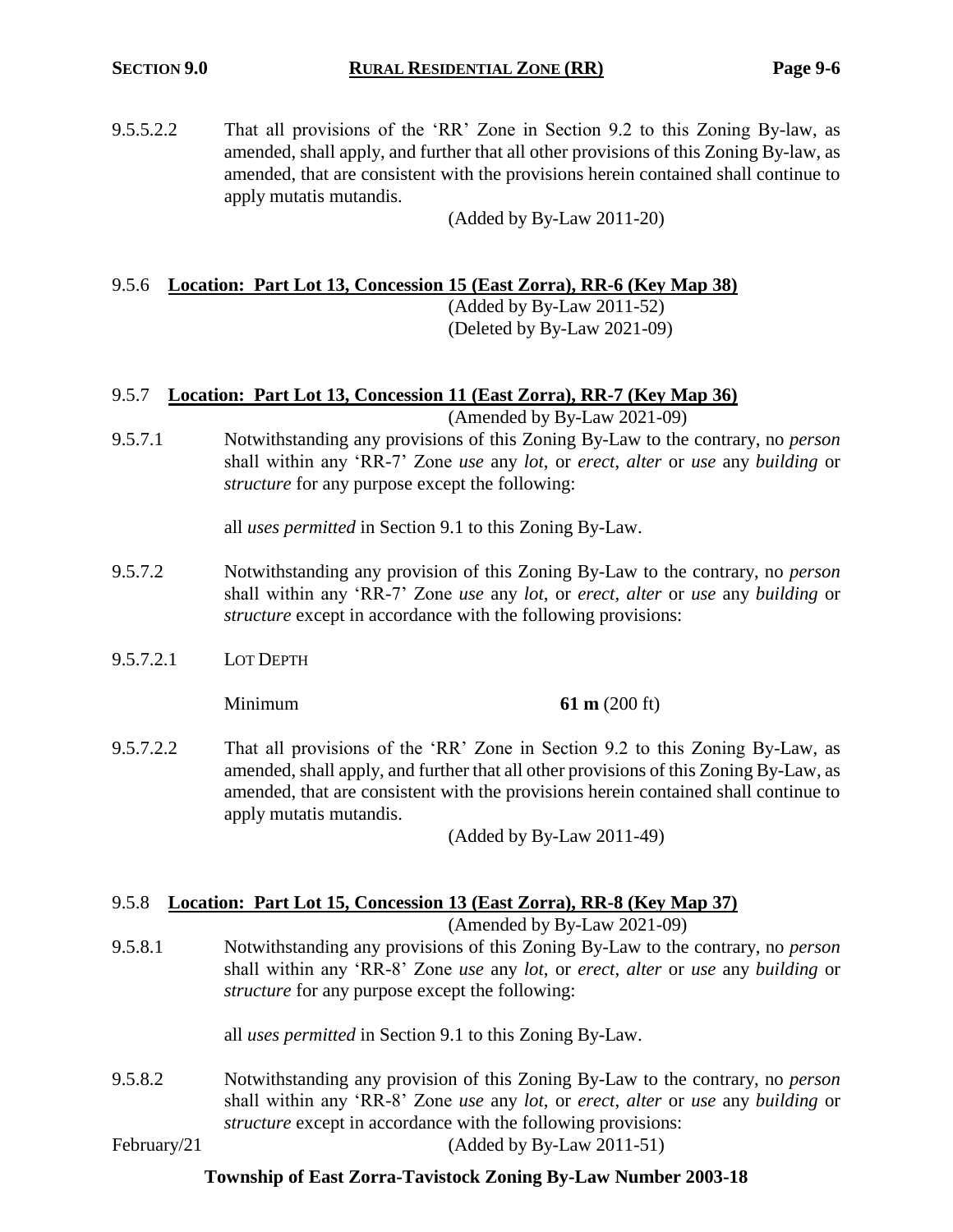9.5.8.2.1 LOT FRONTAGE

**Minimum 33 m** (108.3 ft)

9.5.8.2.2 That all provisions of the 'RR' Zone in Section 9.2 to this Zoning By-Law, as amended, shall apply, and further that all other provisions of this Zoning By-Law, as amended, that are consistent with the provisions herein contained shall continue to apply mutatis mutandis.

(Added by By-Law 2011-51)

# 9.5.9 **Location: Part Lot 6, Concession 11 (East Zorra); RR-9 (Key Map 42)**

(Amended by By-Law 2021-09)

9.5.9.1 Notwithstanding any provisions of this Zoning By-Law to the contrary, no *person* shall within any 'RR-9' Zone *use* any *lot*, or *erect*, *alter* or *use* any *building* or *structure* for any purpose except the following:

all *uses permitted* in Section 9.1 of this Zoning By-Law.

- 9.5.9.2 Notwithstanding any provision of this Zoning By-Law to the contrary, no *person* shall within any 'RR-9' Zone *use* any *lot*, or *erect*, *alter* or *use* any *building* or *structure* except in accordance with the following provisions:
- 9.5.9.2.1 LOT FRONTAGE

Minimum **26.5 m** (86.9 ft)

9.5.9.2.2 That all provisions of the 'RR' Zone in Section 9.2 to this Zoning By-Law, as amended, shall apply, and further that all other provisions of this Zoning By-Law, as amended, that are consistent with the provisions herein contained shall continue to apply mutatis mutandis.

(Added by By-Law 2014-38)

#### 9.5.10 **Location: Part Lot 7, Concession 12 (East Zorra); RR-10 (Key Map 42)**

9.5.10.1 Notwithstanding any provisions of this Zoning By-Law to the contrary, no *person* shall within any 'RR-10' Zone *use* any *lot*, or *erect*, *alter* or *use* any *building* or *structure* for any purpose except the following:

> all *uses permitted* in Section 9.1 of this Zoning By-Law. a *converted dwelling* in accordance with Section 5.5 of this Zoning By-Law.

9.5.10.2 Notwithstanding any provision of this Zoning By-Law to the contrary, no person shall within any 'RR-10' Zone *use* any lot, or erect, alter or *use* any building or structure except in accordance with the following provisions:

February/21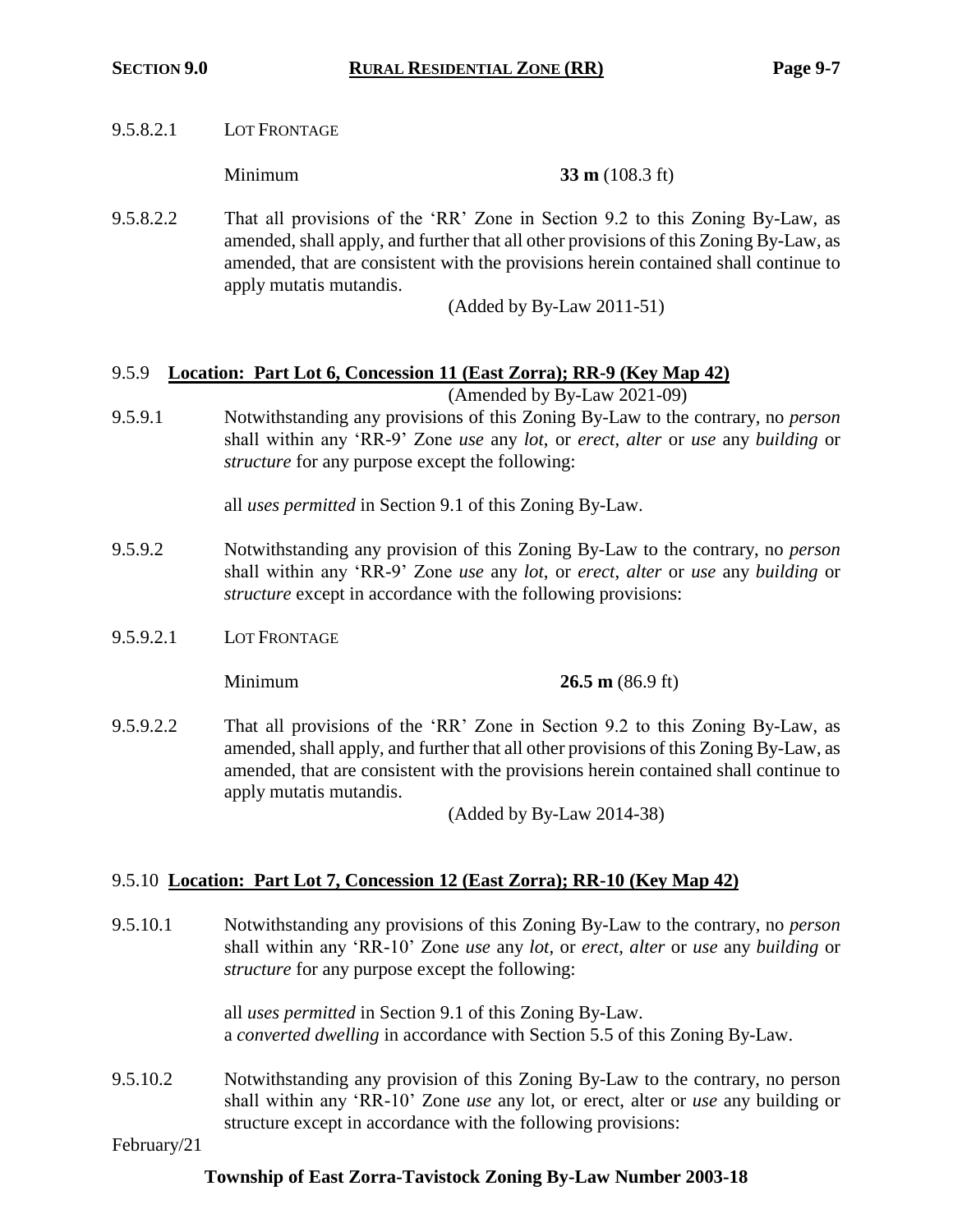| 9.5.10.2.2 | LOT AREA          |                                    |
|------------|-------------------|------------------------------------|
|            | Minimum           | $2,350$ m <sup>2</sup> (25,296 ft) |
| 9.5.10.2.3 | <b>LOT DEPTH</b>  |                                    |
|            | Minimum           | 58 m $(192 \text{ ft})$            |
| 9.5.10.2.4 | <b>FRONT YARD</b> |                                    |
|            | Minimum           | 2.4 m $(8 \text{ ft})$             |

9.5.10.3 That all provisions of the 'RR' Zone in Section 9.2 to this Zoning By-Law, as amended, shall apply, and further that all other provisions of this Zoning By-Law, as amended, that are consistent with the provisions herein contained shall continue to apply mutatis mutandis.

> (Added by By-Law 2015-20) (Deleted and Replaced by By-Law 2020-22)

#### 9.5.11 **Location: Part Lot 16, Concession 12 (East Zorra); RR-11 (Key Map 31)**

(Amended by By-Law 2021-09)

9.5.11.1 Notwithstanding any provisions of this Zoning By-Law to the contrary, no *person* shall within any 'RR-11' Zone *use* any *lot*, or *erect*, *alter* or *use* any *building* or *structure* for any purpose except the following:

> all *uses permitted* in Section 9.1 of this Zoning By-Law; a gazebo.

9.5.11.2 That all provisions of the 'RR' Zone in Section 9.2 to this Zoning By-Law, as amended, shall apply, and further that all other provisions of this Zoning By-Law, as amended, that are consistent with the provisions herein contained shall continue to apply mutatis mutandis.

(Added by By-Law 2015-31)

# 9.5.12 **Location: Part Lots 33 & 34, Concession 15 (East Zorra); RR-12 (Key Map 11)**

(Amended by By-Law 2021-09)

9.5.12.1 Notwithstanding any provisions of this Zoning By-Law to the contrary, no *person* shall within any 'RR-12' Zone *use* any *lot*, or *erect*, *alter* or *use* any *building* or *structure* for any purpose except the following:

all *uses permitted* in Section 9.1.

9.5.12.2 Notwithstanding any provisions of this Zoning By-Law to the contrary, no *person* shall within any 'RR-12' Zone *use* any *lot*, or *erect*, *alter* or *use* any *building* or *structure* except in accordance with the following provisions:

February/21 (Added by By-Law 2015-45)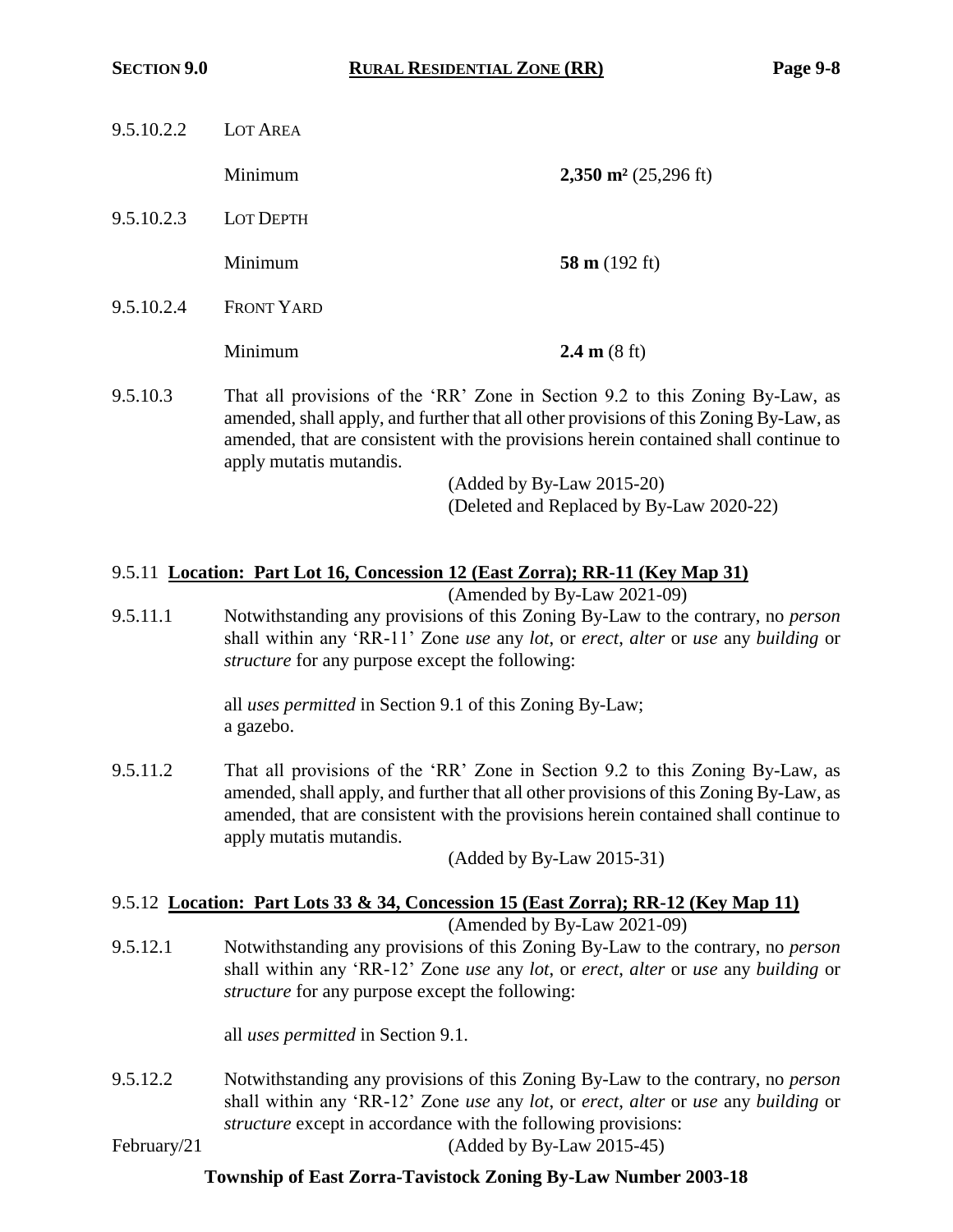9.5.12.2.1 HEIGHT OF ACCESSORY STRUCTURE

Maximum **5.8 m** (19 ft)

9.5.12.2.2 GROSS FLOOR AREA FOR AN ACCESSORY STRUCTURE

Maximum **325.2 m<sup>2</sup>** (3,500 ft<sup>2</sup>)

9.5.12.2.3 That all provisions of the 'RR-12' Zone in Section 9.5 to this Zoning By-Law, as amended, shall apply, and further that all other provisions of this Zoning By-Law, as amended, that are consistent with the provisions herein contained shall continue to apply mutatis mutandis.

(Added by By-Law 2015-45)

#### 9.5.13 **Location**: **Part Lot 30, Concession 16 (East Zorra), RR-13 (Key Map 17)**

9.5.13.1 Notwithstanding any provisions of this Zoning By-Law to the contrary, no *person* shall within any RR-13 Zone *use* any *lot*, or *erect*, *alter* or *use* any *building* or *structure* for any purpose except the following:

all *uses permitted* in Section 9.1 of this Zoning By-law.

- 9.5.13.2 Notwithstanding any provisions of this Zoning By-law to the contrary, no *person* shall within any RR-13 Zone *use* any *lot*, or *erect, alter* or *use* any *building* or *structure* for any purpose except in accordance with the following provisions:
- 9.5.13.2.1 LOT DEPTH

Minimum **70 m** (229.6 ft)

9.5.13.2.2 SPECIAL PROVISION FOR AN ACCESSORY BUILDING

**Maximum Gross Floor Area** 

- $(3336.9 \text{ ft}^2)$
- 9.5.13.3 That all the provisions of the RR Zone in Section 9.2 of this Zoning By-Law, as amended, shall apply, and further, that all other provisions of this Zoning By-Law, as amended, that are consistent with the provisions herein shall continue to apply mutatis mutandis.

(Added by By-Law 2016-29)

Mar. 31/21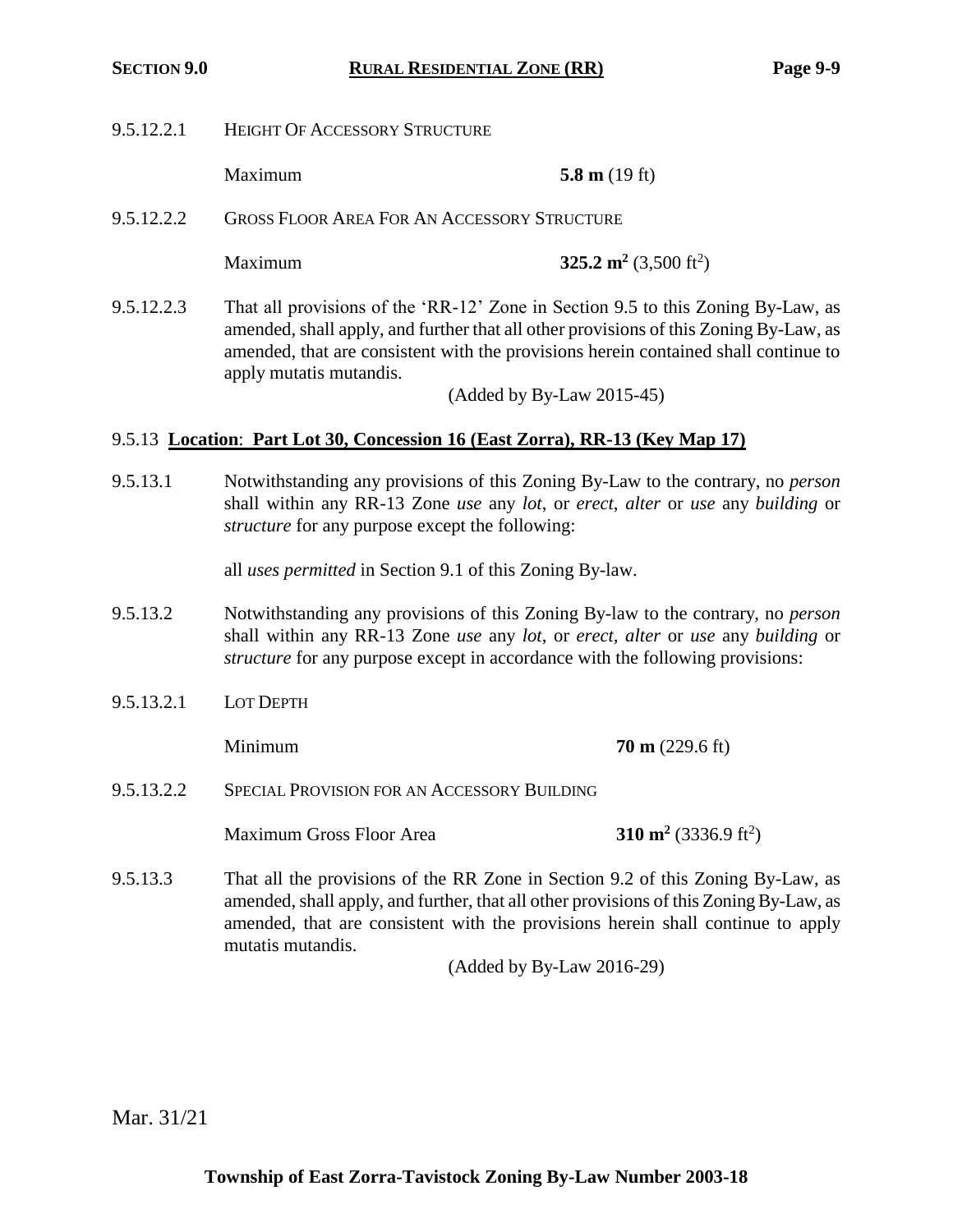#### 9.5.14 **Location: Part Lot 18, Concession 9 (East Zorra), RR-14 (Key Map 25)**

9.5.14.1 Notwithstanding any provisions of this Zoning By-Law to the contrary, no *person* shall within any RR-14 Zone *use* any *lot*, or *erect*, *alter* or *use* any *building* or *structure* for any purpose except the following:

all *uses permitted* in Section 9.1 of this Zoning By-law.

- 9.5.14.2 Notwithstanding any provisions of this Zoning By-law to the contrary, no *person* shall within any RR-14 Zone *use* any *lot*, or *erect, alter* or *use* any *building* or *structure* for any purpose except in accordance with the following provisions:
- 9.5.14.2.1 MAXIMUM HEIGHT OF AN ACCESSORY STRUCTURE

Maximum **5.5 m** (18 ft)

9.5.14.2.2 SPECIAL PROVISION FOR AN ACCESSORY BUILDING

Maximum Gross Floor Area **320 m<sup>2</sup>**  $(3444.5 \text{ ft}^2)$ 

9.5.13.3 That all the provisions of the RR Zone in Section 9.2 of this Zoning By-Law, as amended, shall apply, and further, that all other provisions of this Zoning By-Law, as amended, that are consistent with the provisions herein shall continue to apply mutatis mutandis.

(Added by By-law 2016-48)

#### 9.5.15 **Location: Part of Lot 6, Concession 14 (East Zorra), RR-15, (Key Map 44)**

9.5.15.1 Notwithstanding any provisions of this Zoning By-law to the contrary, no person shall within any RR-15 Zone *use* any *lot*, or *erect*, *alter* or *use* any *building or structure* for any purpose except the following:

All *uses permitted* in Section 9.1 of this Zoning By-law.

- 9.5.15.2 Notwithstanding any provision of this Zoning By-law to the contrary, no *person* shall within any RR-15 Zone *use* any *lot*, or *erect*, *alter* or *use* any *building or structure* for any purpose except in accordance with the following provisions:
- 9.5.15.2.1 Lot Depth

Minimum 59.1 m (194 ft)

(Added by By-Law 2017-44)

Mar. 31/21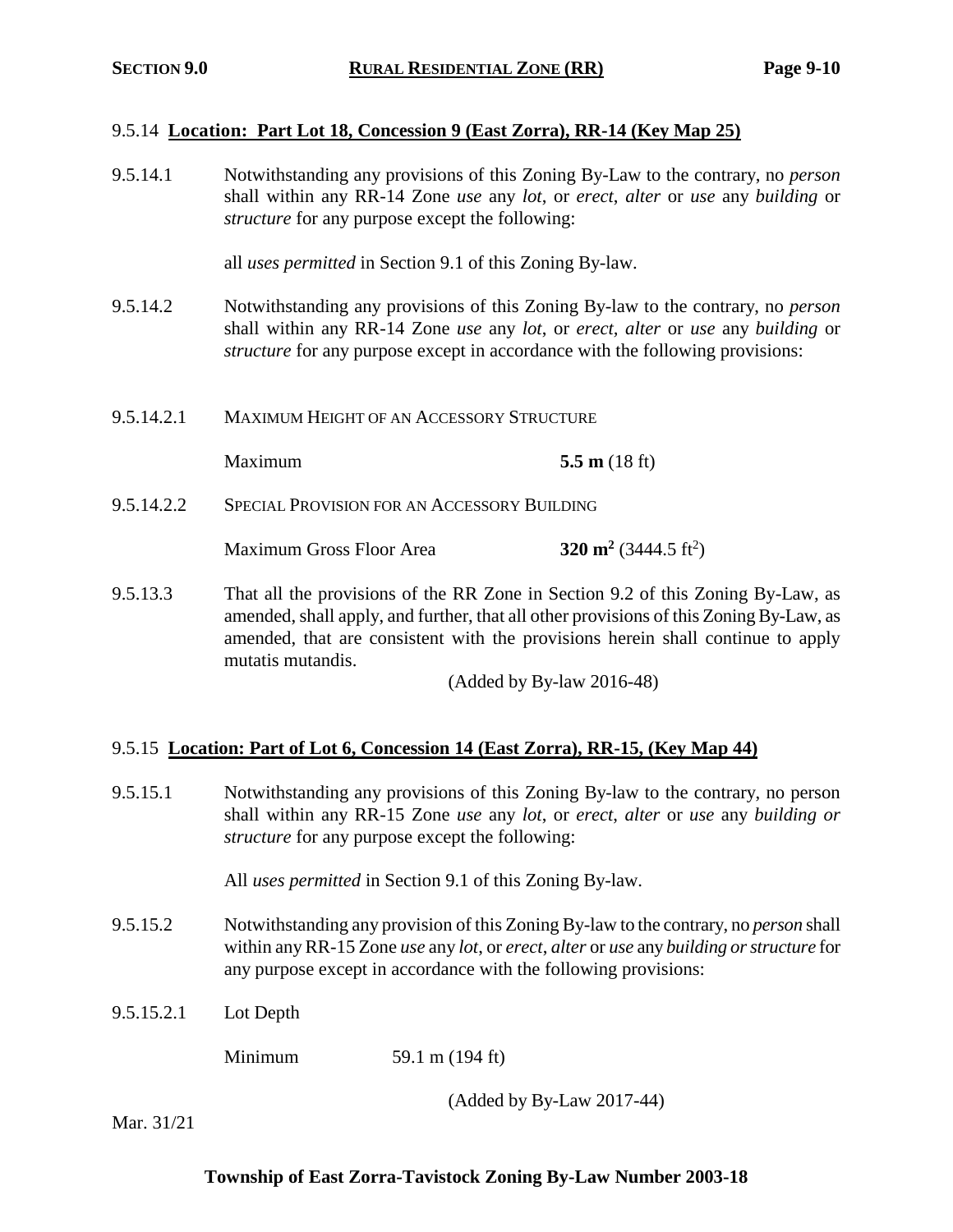9.5.15.3 That all the provisions of the RR Zone in Section 9.2 of this Zoning By-law, as amended, shall apply, and further, that all other provisions of the Zoning By-law, as amended, that are consistent with the provisions herein shall continue to apply mutatis mutandis.

(Added by By-Law 2017-44)

#### 9.5.16 **Location: Lots 5 and 6, Registered Plan 74 (Strathallan Road), RR-16, (Key Map 28)**

9.5.16.1 Notwithstanding any provisions of this Zoning By-law to the contrary, no person shall within any RR-16 Zone *use* any *lot*, or *erect*, *alter* or *use* any *building or structure* for any purpose except the following:

All *uses permitted* in Section 9.1 of this Zoning By-law.

- 9.5.16.2 Notwithstanding any provision of this Zoning By-law to the contrary, no *person* shall within any RR-16 Zone *use* any *lot*, or *erect*, *alter* or *use* any *building or structure* for any purpose except in accordance with the following provisions:
- 9.5.16.2.1 Lot Area

Minimum **2,014 m<sup>2</sup>** (21,678.5 ft<sup>2</sup>)

9.5.16.2.2 Lot Depth

**Minimum 49 m** (160.8 ft)

9.5.16.3 That all the provisions of the RR Zone in Section 9.2 of this Zoning By-law, as amended, shall apply, and further, that all other provisions of the Zoning By-law, as amended, that are consistent with the provisions herein shall continue to apply mutatis mutandis.

(Added by By-Law 2018-02)

#### 9.5.17 **Location: Lot 7 and Part of Queen Street Road Allowance, Registered Plan 74 (Strathallan Road); Parts 2 & 3, 41R-9562, RR-17, (Key Map 28)**

9.5.17.1 Notwithstanding any provisions of this Zoning By-law to the contrary, no person shall within any RR-17 Zone *use* any *lot*, or *erect*, *alter* or *use* any *building or structure* for any purpose except the following:

All *uses permitted* in Section 9.1 of this Zoning By-law.

(Added by By-Law 2018-02) (Deleted and Replaced by By-Law 2019-23)

Mar. 31/21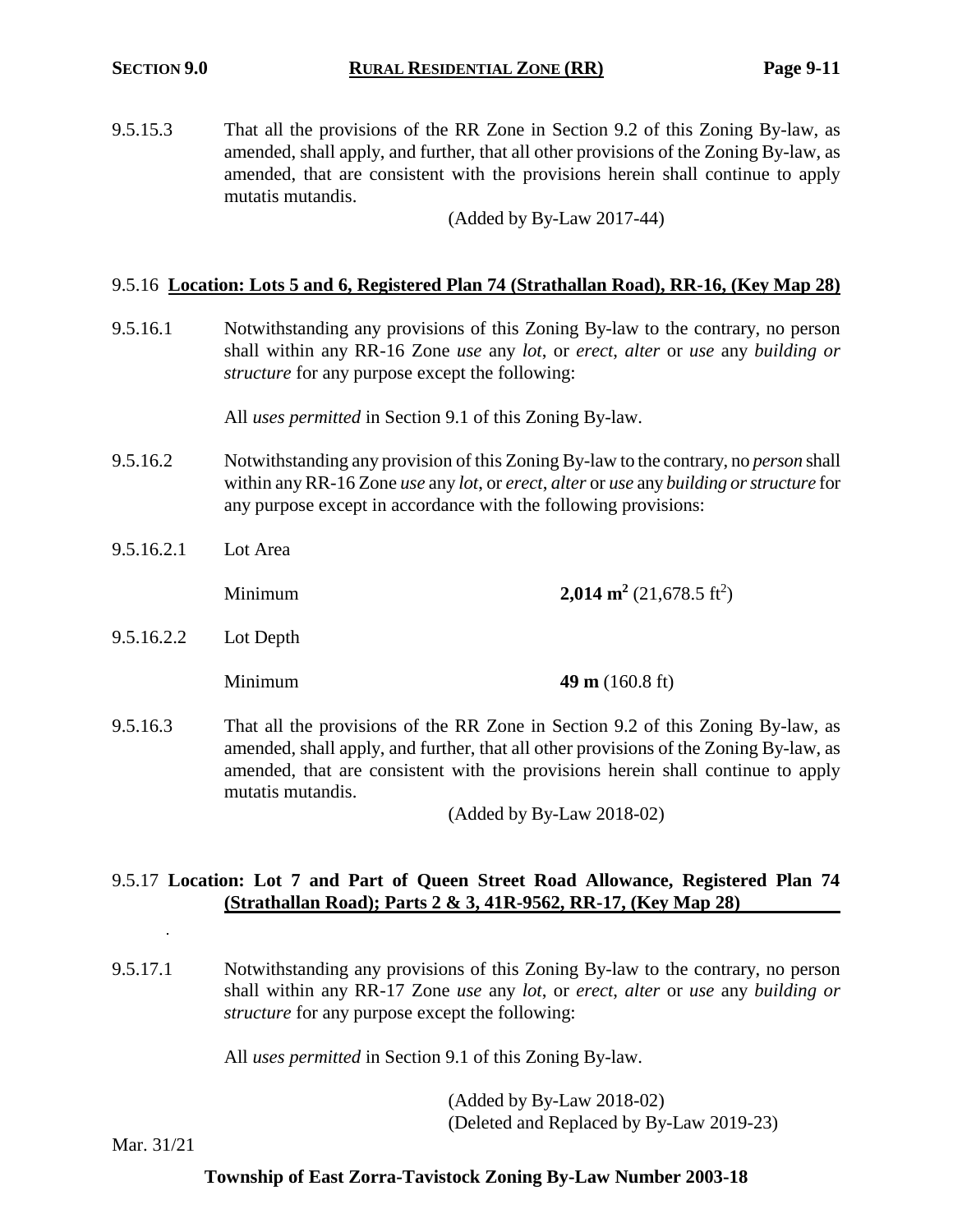- 9.5.17.2 Notwithstanding any provision of this Zoning By-law to the contrary, no *person* shall within any RR-17 Zone *use* any *lot*, or *erect*, *alter* or *use* any *building or structure* for any purpose except in accordance with the following provisions:
- 9.5.17.2.1 LOT AREA **Minimum 1,745 m<sup>2</sup>** (18,783.0 ft<sup>2</sup>) 9.5.17.2.2 LOT DEPTH Minimum **49 m** (160.8 ft)
- 9.5.17.2.3 That all the provisions of the RR Zone in Section 9.2 of this Zoning By-law, as amended, shall apply, and further, that all other provisions of the Zoning By-law, as amended, that are consistent with the provisions herein shall continue to apply mutatis mutandis.

(Added by By-Law 2018-02) (Deleted and Replaced by By-Law 2019-23)

### 9.5.18 **Location: Lots 8-11, Registered Plan 74 (Strathallan Road), Parts 4 & 5, 41R-9562, RR-18, (Key Map 28)**

9.5.18.1 Notwithstanding any provisions of this Zoning By-law to the contrary, no person shall within any RR-18(H) Zone *use* any *lot*, or *erect*, *alter* or *use* any *building or structure* for any purpose except the following:

All *uses permitted* in Section 9.1 of this Zoning By-law.

- 9.5.18.2 Notwithstanding any provision of this Zoning By-law to the contrary, no *person* shall within any RR-18 Zone *use* any *lot*, or *erect*, *alter* or *use* any *building or structure* for any purpose except in accordance with the following provisions:
- 9.5.18.2.1 Lot Area **1,999 m<sup>2</sup>** (21,517.1 ft<sup>2</sup>) 9.5.18.2.2 Lot Depth
	-

**Minimum 49 m** (160.8 ft)

9.5.18.2.3 That all the provisions of the RR Zone in Section 9.2 of this Zoning By-law, as amended, shall apply, and further, that all other provisions of the Zoning By-law, as amended, that are consistent with the provisions herein shall continue to apply mutatis mutandis.

|            | $($ Added by By-Law 2018-02 $)$          |
|------------|------------------------------------------|
| Mar. 31/21 | (Deleted and Replaced by By-Law 2020-14) |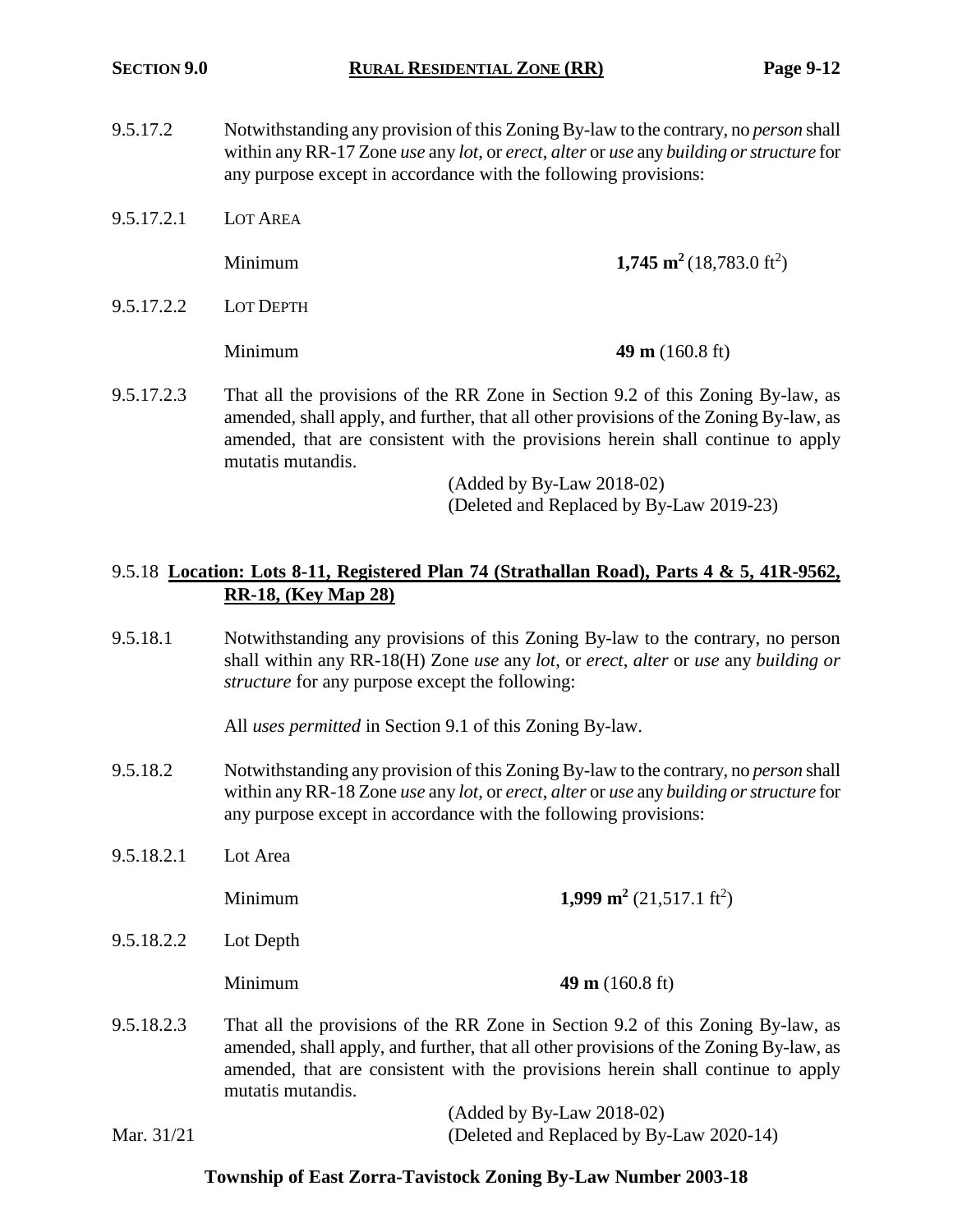#### 9.5.19 **Location: Part of Lot 13, Concession 12 (East Zorra), RR-19, (Key Map 36)**

9.5.19.1 Notwithstanding any provisions of this Zoning By-law to the contrary, no person shall within any RR-19 Zone *use* any *lot*, or *erect*, *alter* or *use* any *building or structure* for any purpose except the following:

All *uses permitted* in Section 9.1 of this Zoning By-law.

- 9.5.19.2 Notwithstanding any provision of this Zoning By-law to the contrary, no *person* shall within any RR-19 Zone *use* any *lot*, or *erect*, *alter* or *use* any *building or structure* for any purpose except in accordance with the following provisions:
- 9.5.19.2.1 Lot Depth

Minimum 56 m (183.7 ft)

9.5.19.3 That all the provisions of the RR Zone in Section 9.2 of this Zoning By-law, as amended, shall apply, and further, that all other provisions of the Zoning By-law, as amended, that are consistent with the provisions herein shall continue to apply mutatis mutandis.

(Added by By-Law 2018-11)

#### 9.5.20 **Location: Part of Lot 32, Concession 11 (East Zorra), RR-20, (Key Map 2)**

9.5.20.1 Notwithstanding any provisions of this Zoning By-law to the contrary, no person shall within any RR-20 Zone *use* any *lot*, or *erect*, *alter* or *use* any *building or structure* for any purpose except the following:

All *uses permitted* in Section 9.1 of this Zoning By-law.

- 9.5.20.2 Notwithstanding any provision of this Zoning By-law to the contrary, no *person* shall within any RR-20 Zone *use* any *lot*, or *erect*, *alter* or *use* any *building or structure* for any purpose except in accordance with the following provisions:
- 9.5.20.2.1 GROSS FLOOR AREA FOR EXISTING ACCESSORY STRUCTURE AS OF SEPTEMBER 18, 2019

Maximum **427.4 m<sup>2</sup>** (4,600 ft<sup>2</sup>)

9.5.20.2.2 BUILDING HEIGHT – FOR EXISTING ACCESSORY STRUCTURE AS OF SEPTEMBER 18, 2019

Maximum **5.5 m** (18 ft)

(Added by By-law 2019-48)